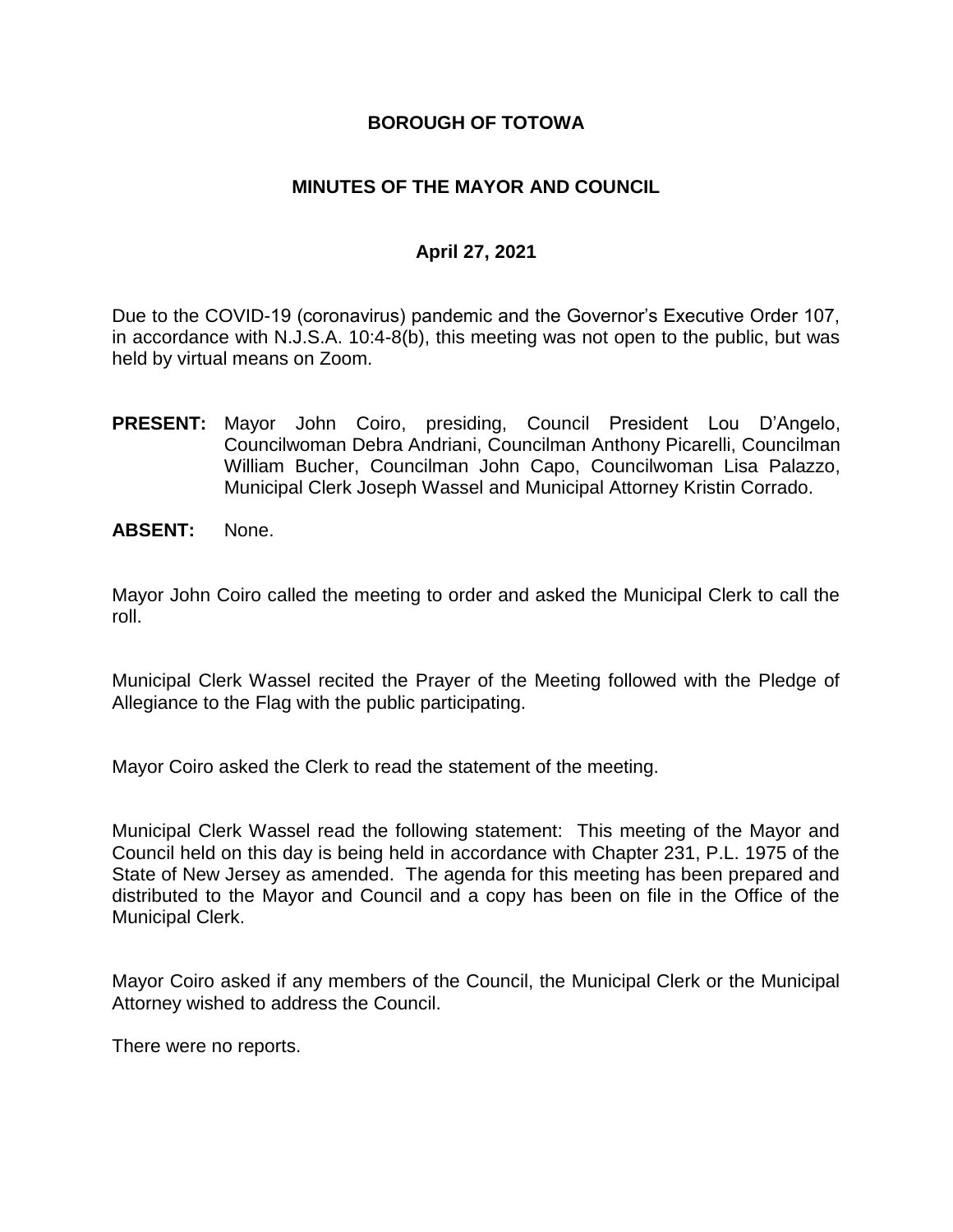Mayor Coiro asked if any citizens watching via Zoom wished to be heard on any matter.

# CITIZENS HEARD:

There were no citizens who wished to be heard and Mayor Coiro announced that we have not received any emailed questions or comments.

There was a motion by Councilman D'Angelo, seconded by Councilwoman Andriani to approve the Minutes of the Mayor and Council for the meeting of April 13, 2021. On roll call vote, all members of the Council present voted in the affirmative.

# COMMITTEE ON FINANCE:

There was a motion by Councilman Picarelli, seconded by Councilman D'Angelo to approve Resolution No. 2021-10 for the payment of bills. On roll call vote, all members of the Council present voted in the affirmative.

There was a motion by Councilman Picarelli, seconded by Councilman D'Angelo to adopt the following Resolution Authorizing The Mayor To Sign The Certification To Comply With The Requirements Set Forth In N.J.A.C. 7:26A-11. On roll call vote, all members of the Council present voted in the affirmative.

## RESOLUTION NO. 52-2021

WHEREAS, the Clean Communities and Recycling Act of 1981 created the Municipal Tonnage Grant (MTG) program, whereby municipalities could receive a grant for the amount of materials documented as being recycled during the previous calendar year; and

WHEREAS, in 1987, the New Jersey Statewide Mandatory Source Separation and Recycling Act, specifically N.J.S.A. 13:1E-99.16, mandated the governing body of each municipality to submit an annual Recycling Tonnage Report summarizing the amount of material recycled during the previous calendar year; and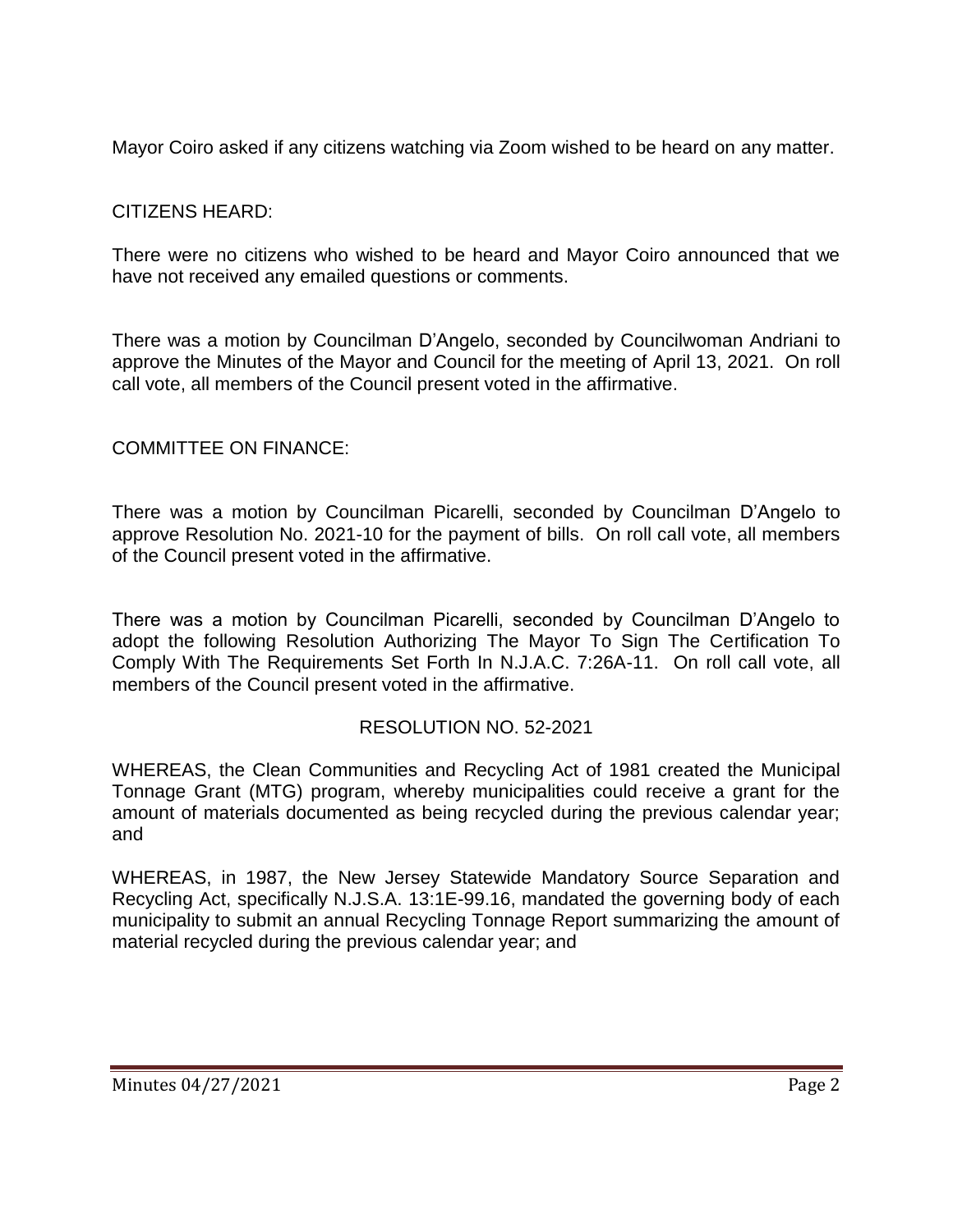WHEREAS, in January 2008, the Recycling Enhancement Act (REA), N.J.S.A. 13:1E-96, specifically P.L. 2007, c. 311, reestablished funding for local recycling programs through a tax of \$3.00 per ton on all solid waste accepted for disposal or transfer at solid waste facilities in New Jersey except those designed exclusively to transport waste by railroad (N.J.S.A. 13:1E-96.5); and

WHEREAS, the REA requires that a Certified Recycling Coordinator (CRC-sometimes referred to as a Certified Recycling Professional-CRP) certify recycling tonnage reports, specifies that grants received may only be expended on recycling (N.J.S.A. 13:1E-96(b)1) and that the amount of grant monies received by the municipality shall not be less than the annual amount of recycling tax paid by the municipality (N.J.S.A. 13:1E-96(b)1); and

WHEREAS, pursuant to N.J.S.A. 13:1E-96a, the Department of Environmental Protection (DEP), Division of Solid and Hazardous Waste (DSHW) administers the MTG program; and

WHEREAS, the DEP implemented several changes to the program beginning with the 2017 MTG application, and whereby now a complete 2020 MTG application consists of: a 2020 Recycling Tonnage Report; an Expenditure Report for 2017 MTG funds; a statement that the municipality complied in calendar year 2020 with the Standards for Municipalities and intends to comply with same in calendar year 2021; a statement that the Municipal Recycling Coordinator (MRC) intends to attend at least one County sponsored recycling meeting during calendar year 2021; and a statement that the MRC intends to visit/tour at least one Class A recycling center during calendar year 2021.

NOW, THEREFORE, BE IT RESOLVED, that the Municipal Council of the Borough of Totowa, County of Passaic, New Jersey does hereby authorize Mayor John Coiro to sign the Certification of Compliance (N.J.A.C. 7:26A-11 "Standards for Municipalities").

COMMITTEE ON PUBLIC SAFETY:

There was no report.

COMMITTEE ON PUBLIC WORKS:

There was no report.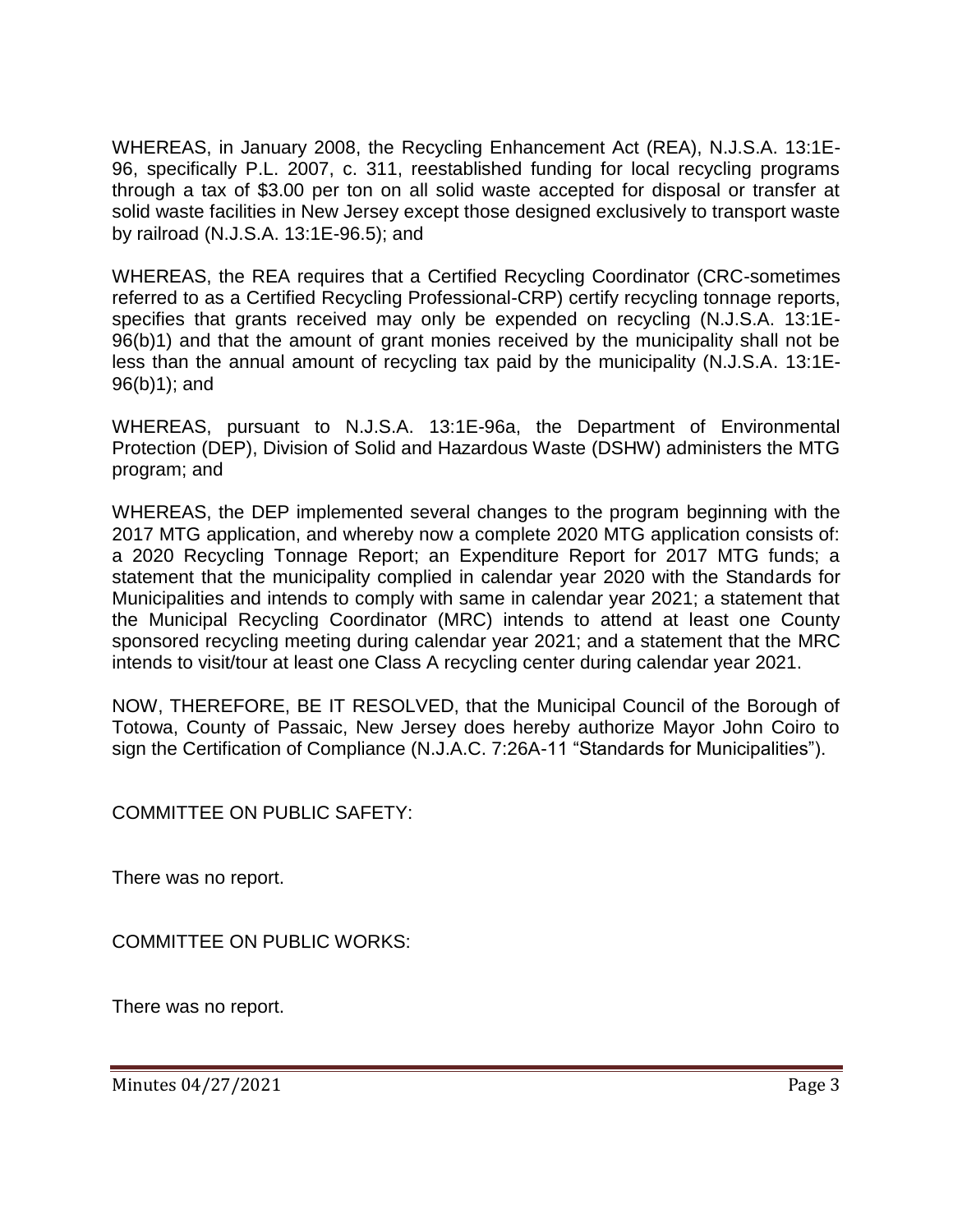COMMITTEE ON ENGINEERING & PUBLIC PROPERTY:

There was no report.

COMMITTEE ON LIAISON & INSPECTION:

There was a motion by Councilwoman Andriani, seconded by Councilman Bucher to adopt the following Resolution Authorizing Contract For Fertilizer And Weed Control Services For 2021. On roll call vote, all members of the Council present voted in the affirmative.

#### RESOLUTION NO. 53-2021

## RESOLUTION AUTHORIZING CONTRACT FOR FERTILIZER AND WEED CONTROL SERVICES FOR 2021

WHEREAS, the Superintendent for the Borough of Totowa Department of Public Works has recommended the Borough of Totowa implement a fertilization and weed control treatment program for the Borough of Totowa Municipal Complex grounds, recreational parks and fields; and

WHEREAS, the Borough of Totowa Department of Public Works did solicit proposals for these lawn maintenance services; and

WHEREAS, Lawn Doctor, 10 Park Place, Butler, New Jersey 07405 has submitted a proposal dated March 22, 2021 to provide the necessary fertilization and weed control services in the amount of \$14,445.00, a copy of which is on file in the office of the Borough of Totowa Municipal Clerk; and

WHEREAS, the Superintendent for the Borough of Totowa Department of Public Works has reviewed the proposal and recommended the Borough of Totowa implement the five (5) step treatment plan recommended in the proposal; and

WHEREAS, pursuant to the applicable New Jersey State laws, the authorization of this service will not exceed the public bidding threshold and may be authorized without public bidding.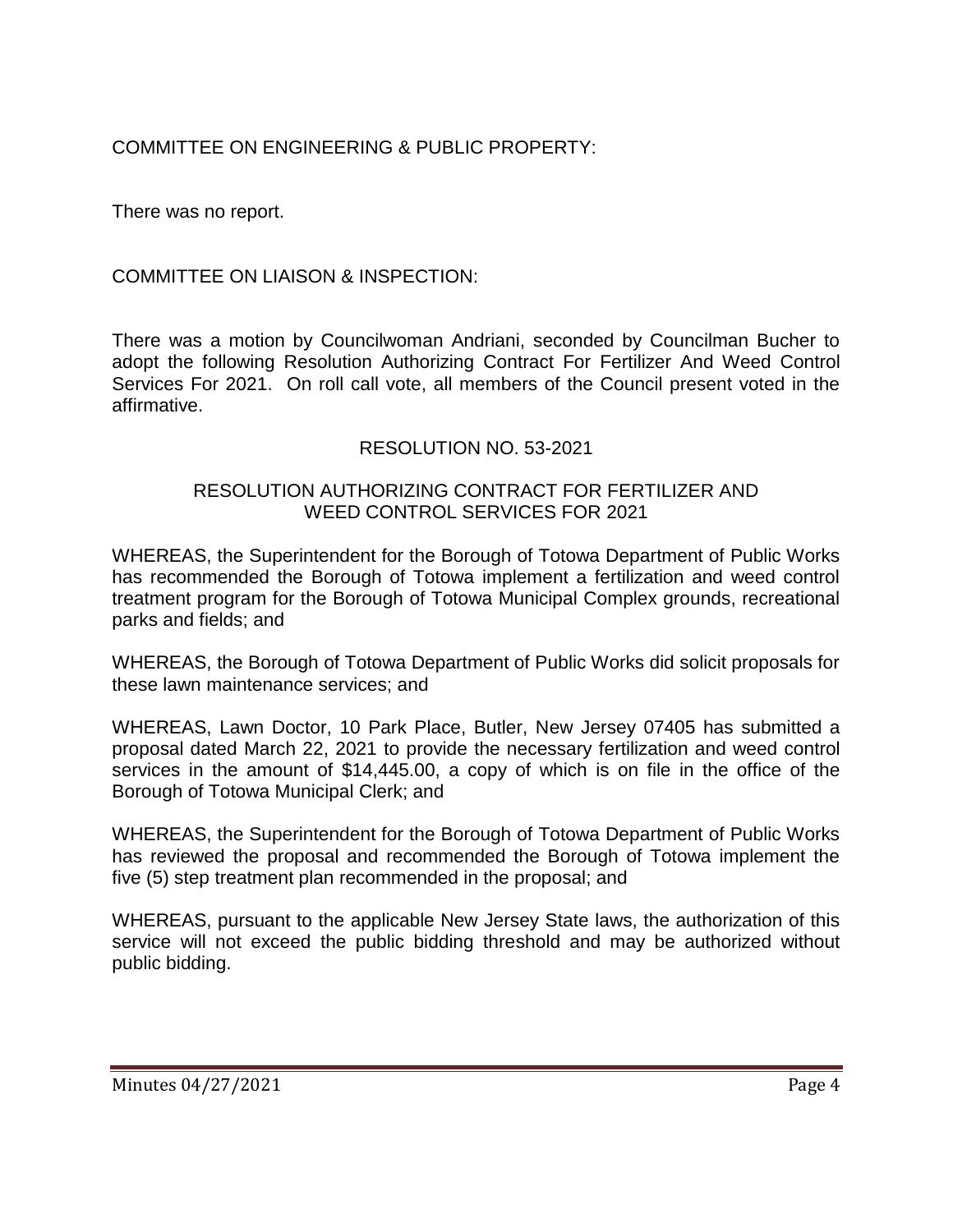NOW, THEREFORE, BE IT RESOLVED, that the Mayor and Council of the Borough of Totowa do hereby authorize the Borough of Totowa to enter into a contract with Lawn Doctor for lawn maintenance services for the Borough of Totowa Municipal Complex grounds, recreational fields and parks in the amount of \$14,445.00.

BE IT FURTHER RESOLVED, that the Mayor and Council of the Borough of Totowa do hereby authorize the Municipal Clerk and Superintendent for the Department of Public Works to execute any and all necessary instruments relating thereto.

There was a motion by Councilwoman Andriani, seconded by Councilman Bucher to adopt the following Resolution Fixing The Fee Schedule For The Totowa Municipal Swimming Pool For 2021. On roll call vote, all members of the Council present voted in the affirmative.

#### RESOLUTION NO. 54-2021

#### RESOLUTION FIXING THE FEE SCHEDULE FOR THE TOTOWA MUNICIPAL SWIMMING POOL FOR 2021

WHEREAS, the Mayor and Council of the Borough of Totowa pursuant to the Code of the Borough of Totowa, Chapter 367 entitled "Swimming Pools", Article I, "Municipal Pool" and any amendments thereto, is authorized to annually establish the "fees" for the Totowa Municipal Swimming Pool; and

WHEREAS, the Mayor and Council of the Borough of Totowa after conferring with the Board of Recreation and for good cause shown has approved the following 2021 Fee schedule for the Totowa Swimming Pool, to wit:

#### 2021 Fee Schedule

| <b>FAMILY</b>                                  | <b>ENTIRE</b><br><b>SEASON</b><br>\$495.00 | WEEKNIGHTS (FROM 5 PM)/<br><b>WEEKENDS/HOLIDAYS</b><br>\$360.00 |
|------------------------------------------------|--------------------------------------------|-----------------------------------------------------------------|
| <b>SENIOR CITIZEN</b><br>$(Age 62^*$ or older) | \$100.00                                   | \$75.00                                                         |
| <b>SINGLE</b><br>$(Age 18* or older)$          | \$295.00                                   | \$220.00                                                        |
| <b>CHILDREN</b><br>(Ages 4-17**)               | \$105.00                                   | \$80.00                                                         |
|                                                |                                            |                                                                 |

Minutes 04/27/2021 **Page 5**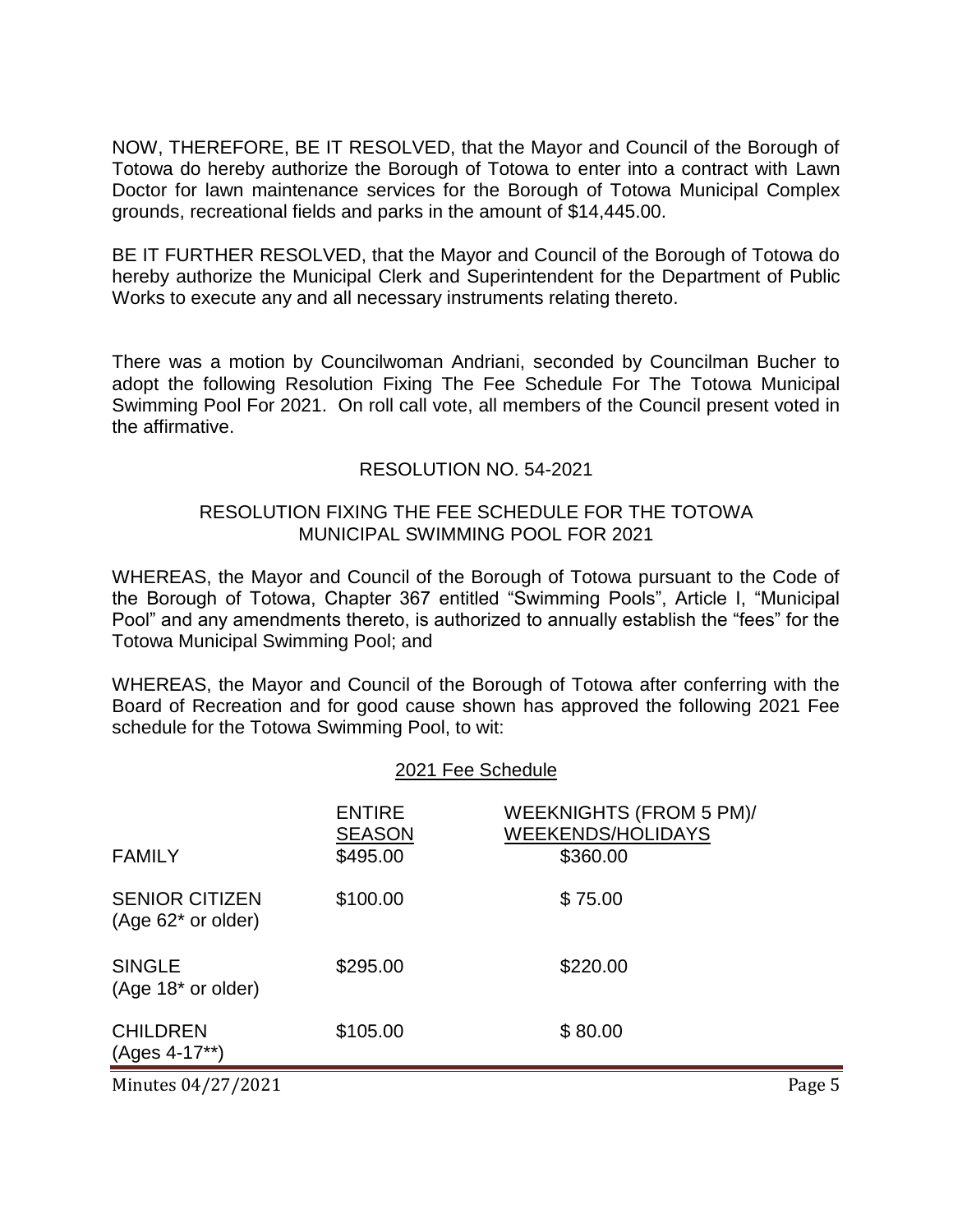\* Age at time of registration. \*\* Must be purchased with any other package.

Family is defined as an adult couple or 1 or 2 legal guardians plus unmarried children under 21 as of 6/12/21 or under 26 as of 6/12/21 and a full time student who resides in the same residence.

A \$100.00 discount will be applied to the entire season rate for families who register for the pool and also register their children for Summer Camp with the Borough of Totowa Board of Recreation Camp. (Camp receipt must be shown when registering for the 2021 Pool Season in order for the discount to be applied.)

WHEREAS, the Mayor and Council of the Borough of Totowa after conferring with the Board of Recreation and for good cause has also approved the following half-price rates for volunteers of the Borough of Totowa Fire Department and First Aid Squad; to wit:

|  |  |  |  |  | 2021 Fee Schedule For Volunteers |
|--|--|--|--|--|----------------------------------|
|--|--|--|--|--|----------------------------------|

|                                                 | <b>ENTIRE</b><br><b>SEASON</b> | WEEKNIGHTS (FROM 5 PM)/<br><b>WEEKENDS/HOLIDAYS</b> |
|-------------------------------------------------|--------------------------------|-----------------------------------------------------|
|                                                 |                                |                                                     |
| <b>FAMILY</b>                                   | \$250.00                       | \$185.00                                            |
| <b>SENIOR CITIZEN</b><br>(Age 62* or Older)     | \$50.00                        | \$40.00                                             |
| <b>SINGLE</b><br>(Age 18 <sup>*</sup> or Older) | \$150.00                       | \$110.00                                            |
| <b>CHILDREN</b><br>(Ages 4-17**)                | \$55.00                        | \$45.00                                             |

\* Age at time of registration. \*\* Must be purchased with any other package.

\*\*Refunds will not be given once the pool has opened for the season.

| Guest Fees-                                 |         |
|---------------------------------------------|---------|
| Under 4 Years of Age as of June 1st         | Free    |
| Age 4 and $up$ – Per Person                 | \$10.00 |
| 5 Pass Books Purchased on Registration Days | \$40.00 |

In addition to the fees established above, the following fees shall be put into effect for 2021 for special events: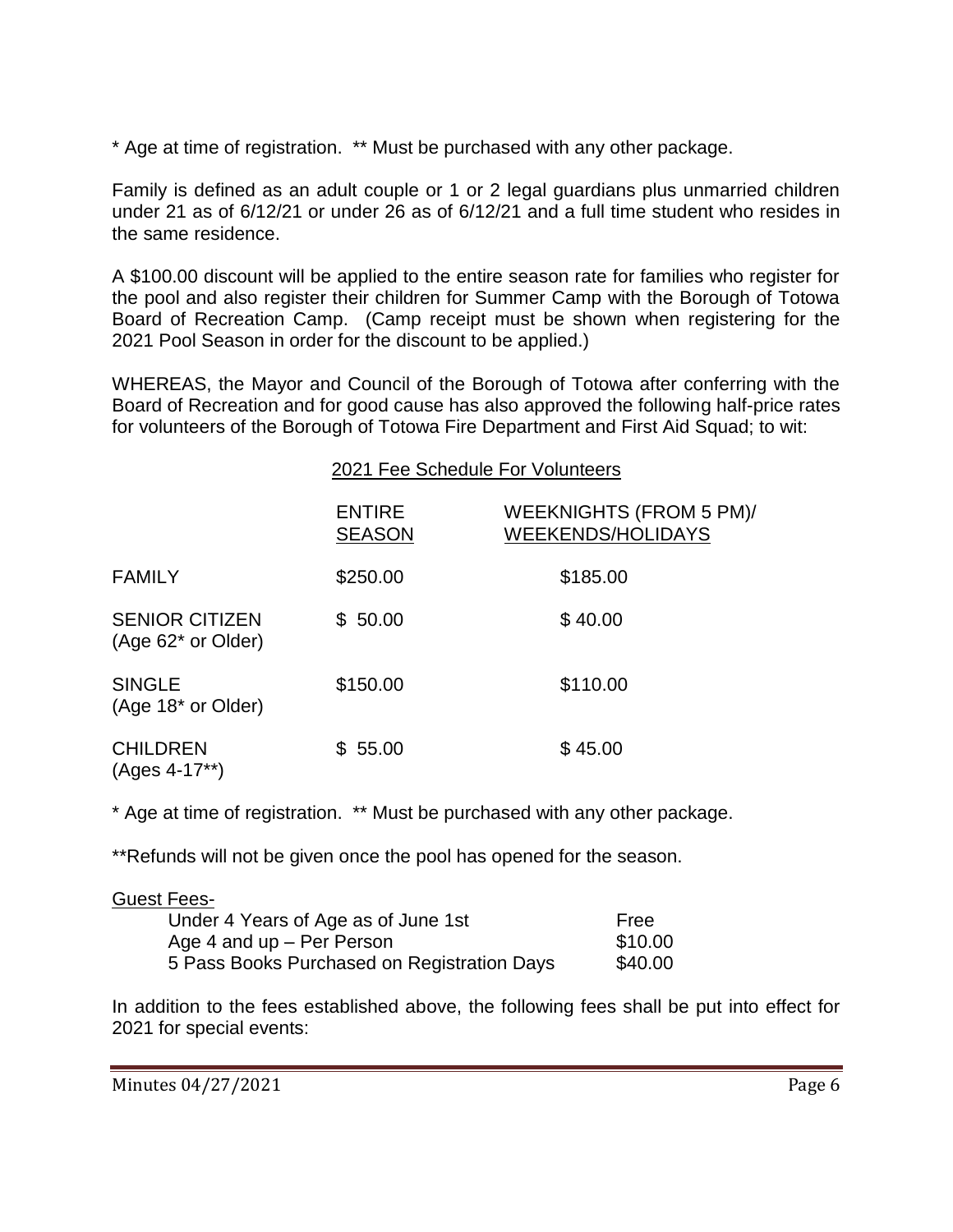| <b>Totowa Members</b>              | \$100.00           |
|------------------------------------|--------------------|
| (Plus \$5.00 for each non-member)  |                    |
| <b>Totowa Non-Members</b>          | \$150.00           |
| (Plus \$5.00 for every non-member) |                    |
| <b>Special Events</b>              | $$5.00$ per person |

NOW, THEREFORE, BE IT RESOLVED, that the Mayor and Council of the Borough of Totowa has adopted the aforementioned Fee Schedule for the Totowa Swimming Pool for 2021.

There was a motion by Councilwoman Andriani, seconded by Councilman Bucher to adopt the following Resolution Fixing The Fee Schedule For The Totowa Board Of Recreation Summer Camp For 2021. On roll call vote, all members of the Council present voted in the affirmative.

## RESOLUTION NO. 55-2021

#### RESOLUTION FIXING THE FEE SCHEDULE FOR THE TOTOWA BOARD OF RECREATION SUMMER CAMP FOR 2021

WHEREAS, the Borough of Totowa Board of Recreation hosts an annual summer camp for the youth of the community; and

WHEREAS, the camp season for 2021 will run from Monday, June 21, 2021 through Friday, July 30, 2021; and

WHEREAS, the Mayor and Council of the Borough of Totowa after conferring with the Board of Recreation and for good cause shown has approved the following 2021 Fee schedule for the Board of Recreation Summer Camp, to wit:

#### 2021 Fee Schedule\*

| One Child              | \$235.00 |
|------------------------|----------|
| <b>Two Children</b>    | \$430.00 |
| Three or More Children | \$535.00 |

\*Refunds will not be given once summer camp has started.